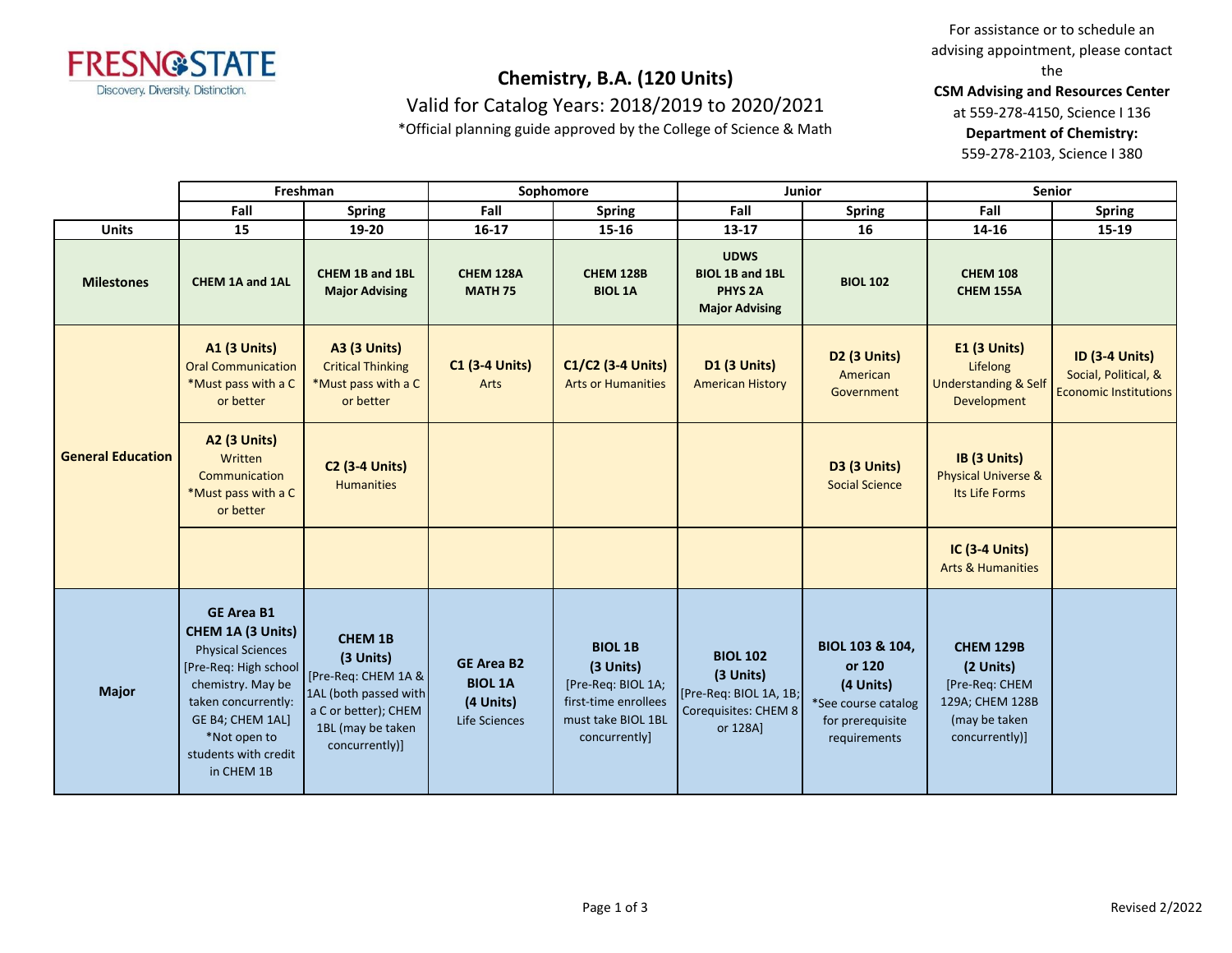

Valid for Catalog Years: 2018/2019 to 2020/2021

\*Official planning guide approved by the College of Science & Math

For assistance or to schedule an advising appointment, please contact the

**CSM Advising and Resources Center**

at 559-278-4150, Science I 136 **Department of Chemistry:** 559-278-2103, Science I 380

**Fall Spring Fall Spring Fall Spring Fall Spring Units 15 19-20 16-17 15-16 13-17 16 14-16 15-19 Freshman Sophomore Junior Senior GE Area B3 CHEM 1AL (2 Units)** Lab [Pre-Req: CHEM 1A (may be taken concurrently)] **CHEM 1BL (2 Units)** [Pre-Req: CHEM 1B (may be taken concurrently)] **CHEM 128A (3 Units)** [Pre-Req: CHEM 1B or 8 (C or better) or instructor permission] **BIOL 1BL (1 Unit)** [Pre-Req: First-time enrollees must take BIOL 1B concurrently] **CHEM 108 (4 Units)** [Pre-Req: MATH 76; CHEM 8 or 128A; PHYS 2A, 2B or 4A, 4AL, 4B, 4BL, 4C; MATH 77 recommended)] **CHEM 155B (3 Units)** [Pre-Req: CHEM 150 or 155A] **GE Area B4 MATH 75 (4 Units)** Quantitative Reasoning \*See course catalog for prerequisite requirements **MATH 76 (4 Units)** [Pre-Req: MATH 75 or MATH 75A & B] **CHEM 129A (2 Units)** [Pre-Req: CHEM 8 or 128A (C or better; may be taken concurrently)] **CHEM 102 (5 Units)** [Pre-Req: CHEM 1B (C or better); CHEM 128A] **CHEM 155A (3 Units)** [Pre-Req: CHEM 128B] **CHEM 156 (3 Units)** [Pre-Req: Senior standing or instructor permission; CHEM 150, 155, or 155A (CHEM 155A may be taken concurrently); CHEM 102 or 105, 129A; UDWS] **PHYS 2A (4 Units)** [Pre-Req: DS 71, MATH 75, MATH 70, or department permission] **PHYS 2B (4 Units)** [Pre-Req: PHYS 2A] **CHEM 128B (3 Units)** [Pre-Req: CHEM 128A (C or better)] **Additional Graduation Requirements UDWS (0-4 Units)** \*Upper Division Writing Exam OR "W" Course (must pass with a C or better) **Elective MI (3 Units)** Multicultural/ International **Major**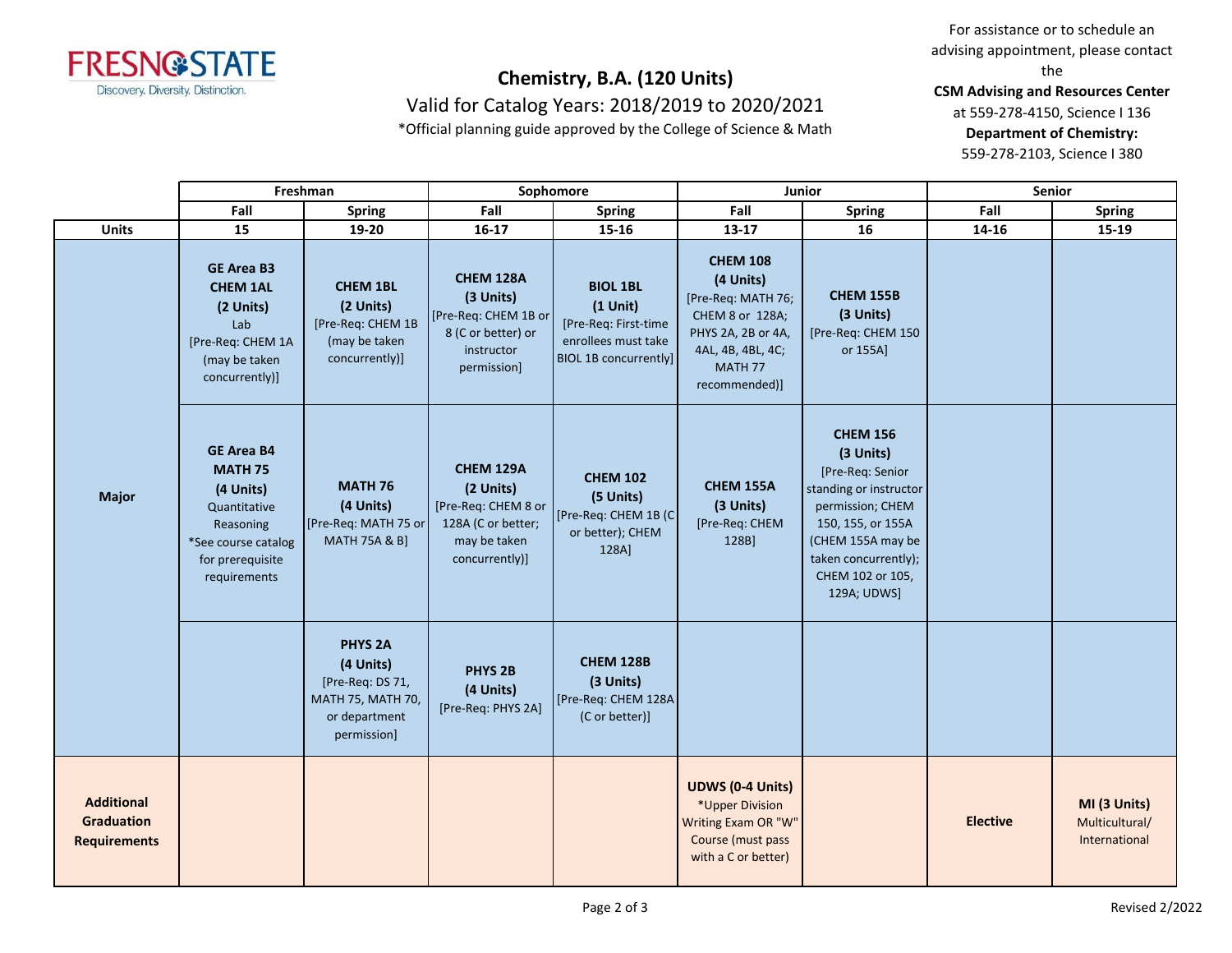

Valid for Catalog Years: 2018/2019 to 2020/2021

\*Official planning guide approved by the College of Science & Math

For assistance or to schedule an advising appointment, please contact the

**CSM Advising and Resources Center**

at 559-278-4150, Science I 136 **Department of Chemistry:**

559-278-2103, Science I 380

|                                                        | Freshman |               | Sophomore |               | Junior    |               | <b>Senior</b> |                 |
|--------------------------------------------------------|----------|---------------|-----------|---------------|-----------|---------------|---------------|-----------------|
|                                                        | Fall     | <b>Spring</b> | Fall      | <b>Spring</b> | Fall      | <b>Spring</b> | Fall          | <b>Spring</b>   |
| <b>Units</b>                                           | 15       | 19-20         | $16 - 17$ | $15 - 16$     | $13 - 17$ | 16            | 14-16         | 15-19           |
| <b>Additional</b><br>Graduation<br><b>Requirements</b> |          |               |           |               |           |               |               | <b>Elective</b> |
|                                                        |          |               |           |               |           |               |               | <b>Elective</b> |
|                                                        |          |               |           |               |           |               |               | <b>Elective</b> |

### **FOOTNOTES:**

**Prerequisites/Corequisites:** Other restrictions may apply. Please see your course catalog for detailed prerequisite/corequisite requirements.

**Grade Requirements:** Chemistry majors may not take the following courses for CR/NC grading: CHEM 1A, 1AL, 1B, 1BL, 102, 108, 128A, 128B, 129A, 129B, 155A, 155B, 156; BIOL 1A, 1B, 1BL, IOL 102, 103, 104, 120; MATH 75, 76, MATH 77; PHYS 2A, 2B, 4A, 4AL, 4B, 4BL, 4C.

Electives (9 units): Units in this area may be used toward a double major or minor. Students must earn a minimum of 120 units total to graduate. The number of required elective units may vary, depending on the amount of units earned from major and GE courses.

**Upper Division Writing Skills requirement (UDWS):** All undergraduate students must demonstrate competency in writing skills by passing the Upper Division Writing Exam (UDWE) or by obtaining a C or better in an approved upper division writing course, identified by the letter "W."

Substitutions: If substitutions/exceptions/waivers are made for any major courses that also meet GE and/or the Multicultural/International graduation requirement, the student is responsible for completing additional courses to satisfy the respective areas (GE and/or MI). This also includes the upperdivision writing requirement.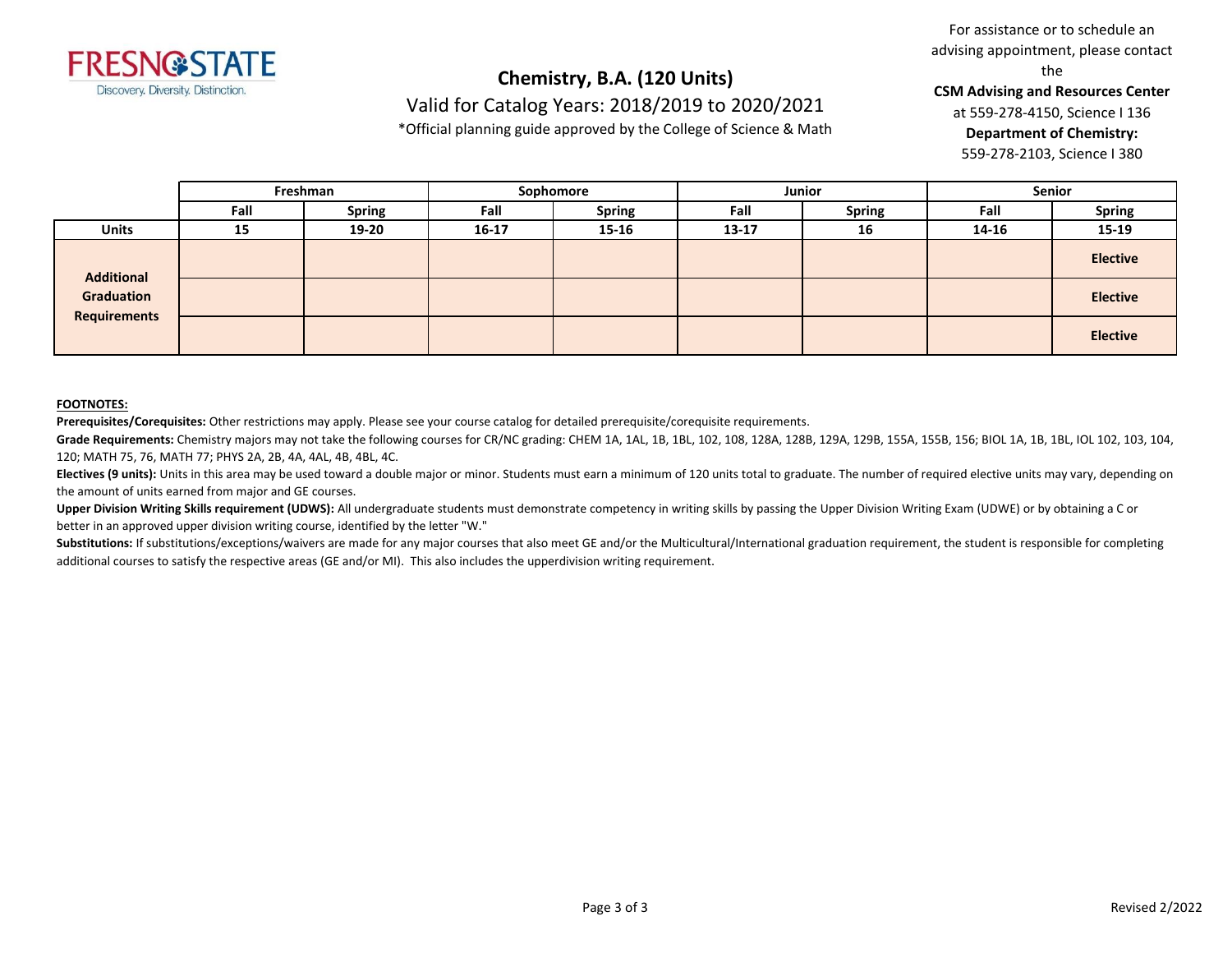

Valid for Catalog Years: 2014/2015 to 2017/2018

\*Official planning guide approved by the College of Science & Math

For assistance or to schedule an advising appointment, please contact the **CSM Advising and Resources Center** at 559-278-4150, Science I 136 **Department of Chemistry:**

559-278-2103, Science I 380

|                                    | Freshman                                                                                                                                                                                                          |                                                                                                                                            | Sophomore                                                                                         |                                                                                                                             | Junior                                                                                                                                       |                                                                                                   | Senior                                                                                                |                                                                               |
|------------------------------------|-------------------------------------------------------------------------------------------------------------------------------------------------------------------------------------------------------------------|--------------------------------------------------------------------------------------------------------------------------------------------|---------------------------------------------------------------------------------------------------|-----------------------------------------------------------------------------------------------------------------------------|----------------------------------------------------------------------------------------------------------------------------------------------|---------------------------------------------------------------------------------------------------|-------------------------------------------------------------------------------------------------------|-------------------------------------------------------------------------------|
|                                    | Fall                                                                                                                                                                                                              | <b>Spring</b>                                                                                                                              | Fall                                                                                              | <b>Spring</b>                                                                                                               | Fall                                                                                                                                         | <b>Spring</b>                                                                                     | Fall                                                                                                  | <b>Spring</b>                                                                 |
| <b>Units</b>                       | 15                                                                                                                                                                                                                | 19-20                                                                                                                                      | $16 - 17$                                                                                         | $15 - 16$                                                                                                                   | 13-17                                                                                                                                        | 16                                                                                                | 14-16                                                                                                 | 15-19                                                                         |
| <b>Milestones</b>                  | <b>CHEM 1A and 1AL</b>                                                                                                                                                                                            | CHEM 1B and 1BL<br><b>Major Advising</b>                                                                                                   | CHEM 128A<br><b>MATH 75</b>                                                                       | <b>CHEM 128B</b><br><b>BIOL 1A</b>                                                                                          | <b>UDWS</b><br><b>BIOL 1B and 1BL</b><br><b>PHYS 2A</b><br><b>Major Advising</b>                                                             | <b>BIOL 102</b>                                                                                   | <b>CHEM 108</b><br>CHEM 155A                                                                          |                                                                               |
| <b>General</b><br><b>Education</b> | <b>A1 (3 Units)</b><br><b>Oral Communication</b><br>*Must pass with a C<br>or better                                                                                                                              | <b>A3 (3 Units)</b><br><b>Critical Thinking</b><br>*Must pass with a C<br>or better                                                        | <b>C1 (3-4 Units)</b><br>Arts                                                                     | C1/C2 (3-4 Units)<br><b>Arts or Humanities</b>                                                                              | <b>D1 (3 Units)</b><br><b>American History</b>                                                                                               | <b>D2 (3 Units)</b><br>American<br>Government                                                     | E1 (3 Units)<br>Lifelong<br><b>Understanding &amp; Self</b><br>Development                            | <b>ID (3-4 Units)</b><br>Social, Political, &<br><b>Economic Institutions</b> |
|                                    | <b>A2 (3 Units)</b><br><b>Written</b><br>Communication<br>*Must pass with a C<br>or better                                                                                                                        | <b>C2 (3-4 Units)</b><br><b>Humanities</b>                                                                                                 |                                                                                                   |                                                                                                                             |                                                                                                                                              | <b>D3 (3 Units)</b><br><b>Social Science</b>                                                      | IB (3 Units)<br><b>Physical Universe &amp;</b><br>Its Life Forms                                      | MI (3 Units)<br>Multicultural/<br>International                               |
|                                    |                                                                                                                                                                                                                   |                                                                                                                                            |                                                                                                   |                                                                                                                             |                                                                                                                                              |                                                                                                   | IC (3-4 Units)<br><b>Arts &amp; Humanities</b>                                                        |                                                                               |
| <b>Major</b>                       | <b>GE Area B1</b><br>CHEM 1A (3 Units)<br><b>Physical Sciences</b><br>[Pre-Req: High school<br>chemistry. May be<br>taken concurrently:<br>GE B4; CHEM 1AL]<br>*Not open to<br>students with credit<br>in CHEM 1B | <b>CHEM 1B</b><br>(3 Units)<br>[Pre-Req: CHEM 1A &<br>1AL (both passed with<br>a C or better); CHEM<br>1BL (may be taken<br>concurrently)] | <b>GE Area B2</b><br><b>BIOL 1A</b><br>(4 Units)<br>Life Sciences                                 | <b>BIOL 1B</b><br>(3 Units)<br>[Pre-Req: BIOL 1A;<br>first-time enrollees<br>must take BIOL 1BL<br>concurrently]            | <b>BIOL 102</b><br>(3 Units)<br>[Pre-Req: BIOL 1A, 1B;<br>Corequisites: CHEM 8<br>or 128A]                                                   | BIOL 103 & 104,<br>or 120<br>(4 Units)<br>*See course catalog<br>for prerequisite<br>requirements | <b>CHEM 129B</b><br>(2 Units)<br>[Pre-Reg: CHEM<br>129A; CHEM 128B<br>(may be taken<br>concurrently)] |                                                                               |
|                                    | <b>GE Area B3</b><br><b>CHEM 1AL</b><br>(2 Units)<br>Lab<br>[Pre-Req: CHEM 1A<br>(may be taken<br>concurrently)]                                                                                                  | <b>CHEM 1BL</b><br>(2 Units)<br>[Pre-Req: CHEM 1B<br>(may be taken<br>concurrently)]                                                       | CHEM 128A<br>(3 Units)<br>[Pre-Req: CHEM 1B or<br>8 (C or better) or<br>instructor<br>permission] | <b>BIOL 1BL</b><br>$(1$ Unit)<br>[Pre-Req: First-time<br>enrollees must take<br><b>BIOL 1B concurrently]</b><br>Page 1 of 3 | <b>CHEM 108</b><br>(4 Units)<br>[Pre-Req: MATH 76;<br>CHEM 8 or 128A;<br>PHYS 2A, 2B or 4A,<br>4AL, 4B, 4BL, 4C;<br>MATH 77<br>recommended)] | <b>CHEM 155B</b><br>(3 Units)<br>[Pre-Req: CHEM 150<br>or 155A]                                   |                                                                                                       | Revised 8/2018                                                                |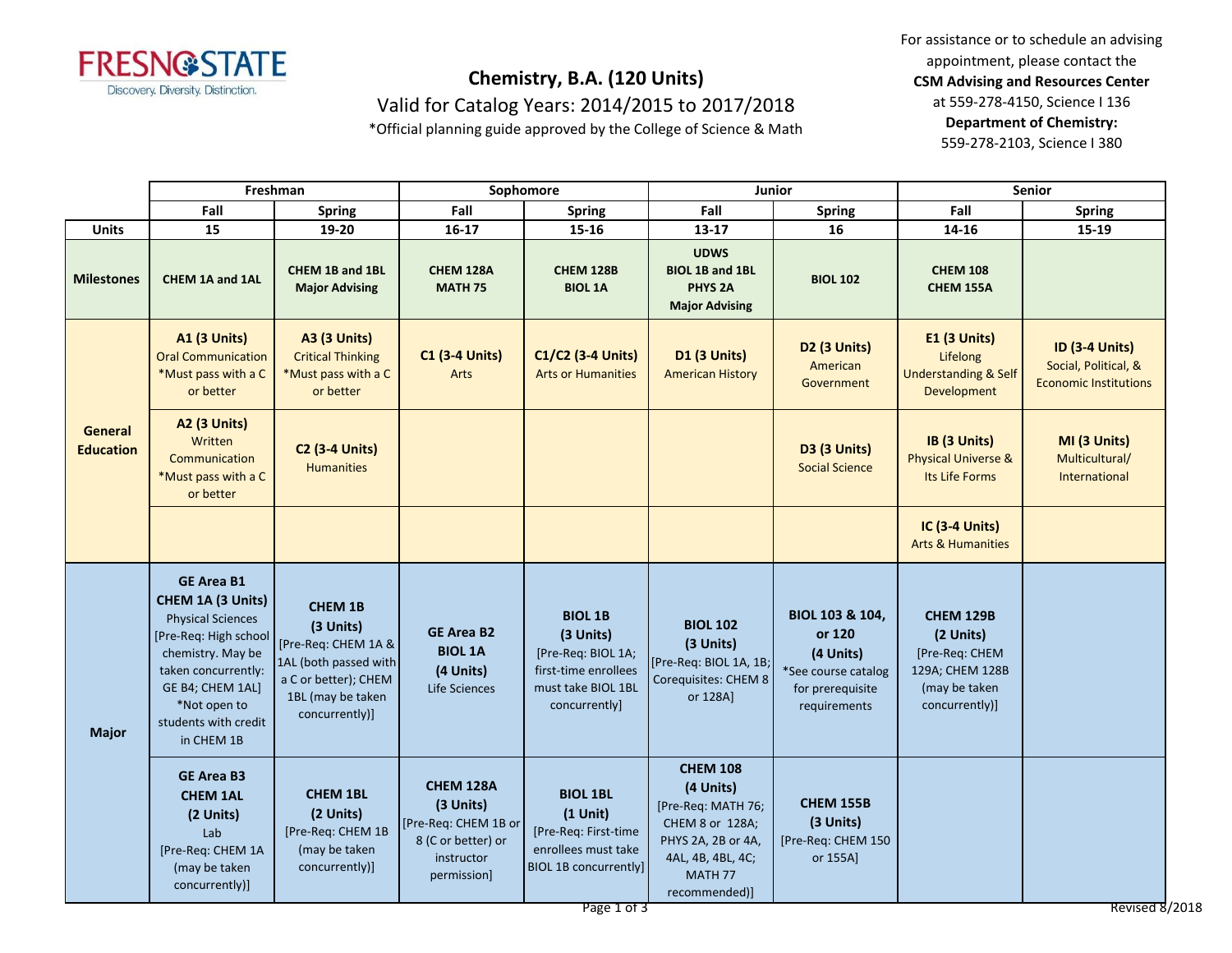

Valid for Catalog Years: 2014/2015 to 2017/2018

\*Official planning guide approved by the College of Science & Math

For assistance or to schedule an advising appointment, please contact the **CSM Advising and Resources Center** at 559-278-4150, Science I 136 **Department of Chemistry:**

559-278-2103, Science I 380

|                  | Freshman                                                                                                                                 |                                                                                                      | Sophomore                                                                                                    |                                                                                   | Junior                                                                                                        |                                                                                                                                                                                                     | <b>Senior</b>   |                 |
|------------------|------------------------------------------------------------------------------------------------------------------------------------------|------------------------------------------------------------------------------------------------------|--------------------------------------------------------------------------------------------------------------|-----------------------------------------------------------------------------------|---------------------------------------------------------------------------------------------------------------|-----------------------------------------------------------------------------------------------------------------------------------------------------------------------------------------------------|-----------------|-----------------|
|                  | Fall                                                                                                                                     | <b>Spring</b>                                                                                        | Fall                                                                                                         | <b>Spring</b>                                                                     | Fall                                                                                                          | <b>Spring</b>                                                                                                                                                                                       | Fall            | <b>Spring</b>   |
| <b>Units</b>     | 15                                                                                                                                       | 19-20                                                                                                | $16 - 17$                                                                                                    | 15-16                                                                             | $13 - 17$                                                                                                     | 16                                                                                                                                                                                                  | 14-16           | 15-19           |
| <b>Major</b>     | <b>GE Area B4</b><br><b>MATH 75</b><br>(4 Units)<br>Quantitative<br>Reasoning<br>*See course catalog<br>for prerequisite<br>requirements | <b>MATH 76</b><br>(4 Units)<br>[Pre-Req: MATH 75 or<br><b>MATH 75A &amp; B]</b>                      | <b>CHEM 129A</b><br>(2 Units)<br>[Pre-Req: CHEM 8 or<br>128A (C or better;<br>may be taken<br>concurrently)] | <b>CHEM 102</b><br>(5 Units)<br>[Pre-Req: CHEM 1B (C<br>or better); CHEM<br>128A] | <b>CHEM 155A</b><br>(3 Units)<br>[Pre-Req: CHEM<br>128B]                                                      | <b>CHEM 156</b><br>(3 Units)<br>[Pre-Req: Senior<br>standing or instructor<br>permission; CHEM<br>150, 155, or 155A<br>(CHEM 155A may be<br>taken concurrently);<br>CHEM 102 or 105,<br>129A; UDWS] |                 |                 |
|                  |                                                                                                                                          | <b>PHYS 2A</b><br>(4 Units)<br>[Pre-Req: DS 71,<br>MATH 75, MATH 70,<br>or department<br>permission] | <b>PHYS 2B</b><br>(4 Units)<br>[Pre-Req: PHYS 2A]                                                            | <b>CHEM 128B</b><br>(3 Units)<br>[Pre-Req: CHEM 128A]<br>(C or better)]           |                                                                                                               |                                                                                                                                                                                                     |                 |                 |
| <b>Electives</b> |                                                                                                                                          |                                                                                                      |                                                                                                              |                                                                                   | <b>UDWS (0-4 Units)</b><br>*Upper Division<br>Writing Exam OR "W"<br>Course (must pass<br>with a C or better) |                                                                                                                                                                                                     | <b>Elective</b> | <b>Elective</b> |
|                  |                                                                                                                                          |                                                                                                      |                                                                                                              |                                                                                   |                                                                                                               |                                                                                                                                                                                                     |                 | <b>Elective</b> |
|                  |                                                                                                                                          |                                                                                                      |                                                                                                              |                                                                                   |                                                                                                               |                                                                                                                                                                                                     |                 | <b>Elective</b> |